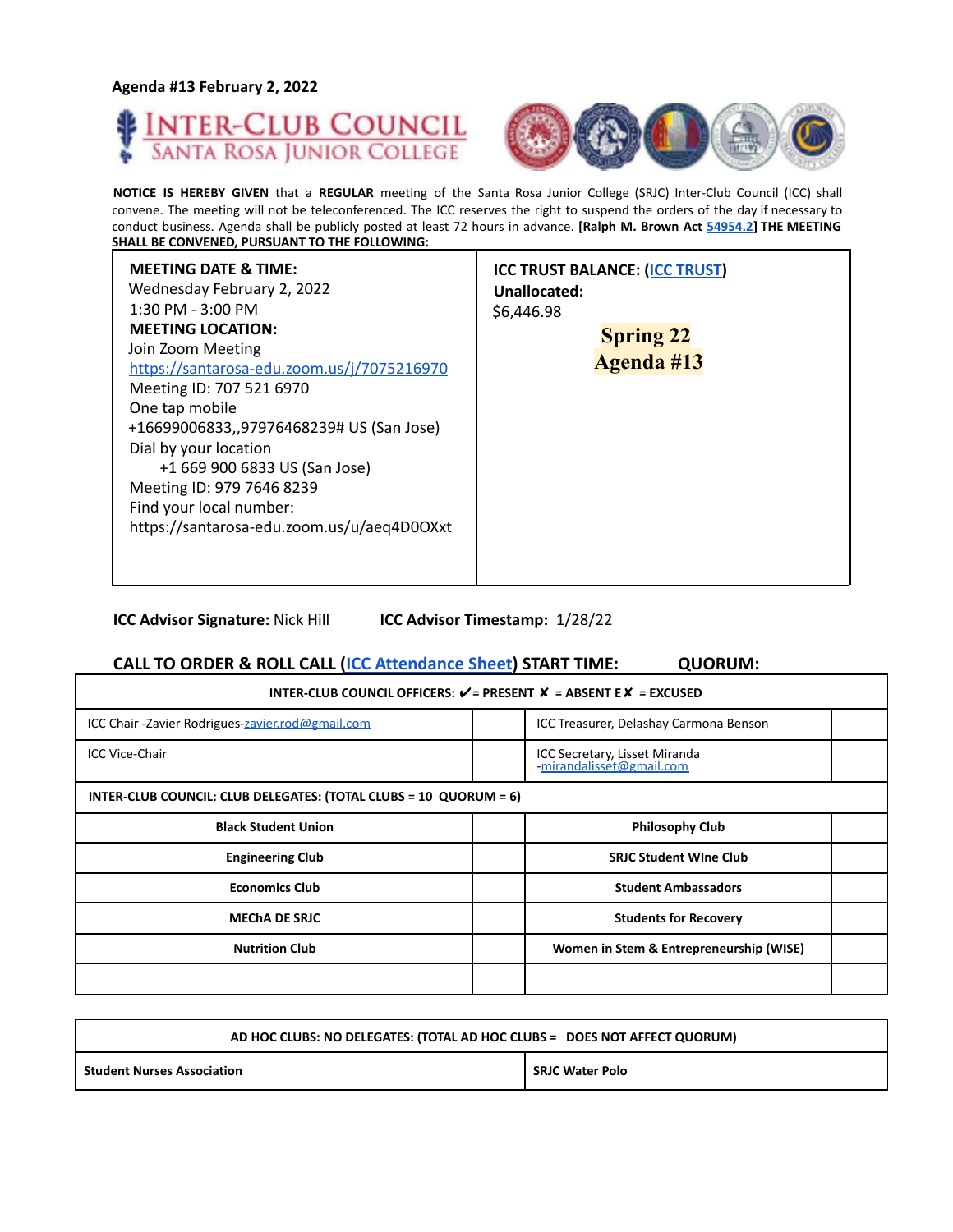**1. APPROVAL OF:** *The Inter-Club Council (ICC) shall review the current Agenda and the documented record of the previous meeting (known as 'Minutes') - making corrections as needed. Any changes to the Agenda will be noted in this section.*

**1.1.** CURRENT MEETING AGENDA:

**MOTION: SECOND: OUTCOME: LEAD: Zavier Rodrigues**

**1.2.** PAST MEETING MINUTES: **[Meeting](https://docs.google.com/document/d/1HWDCbPmpUDXvx4ltAX4o2G7qRJSY6H7CARp-tuHOhyQ/edit?usp=sharing) #12 Minutes MOTION: SECOND: OUTCOME: LEAD: Zavier Rodrigues**

**2. PUBLIC COMMENTS (3 minutes per speaker, 15 minutes per topic)** Link to a timer *Members of the* Public may address the ICC. Those who wish to speak are asked to, but are not required to, provide the ICC *Secretary with their name and contact information to be noted in the minutes. Clarifying questions and comments may be entertained. The ICC may restrict Public Comment to only speakers who wish to comment on items on the Agenda.*

*[Ralph M. Brown Act (California Government Code §54950-54963, specifically §54954.3]*

## **3. CLUB ACTIVATION & ICC MEMBERSHIP (APPOINTMENTS / REMOVALS / CORRECTIONS)**

The ICC is tasked with the responsibility to determine which district organizations are and are not clubs. At this time, the ICC may choose to 1. Recognize and Activate new clubs to the College, adding to the ICC *Membership 2. Inactivate Clubs from the College, removing from the ICC Membership 3. Appoint or* Remove ICC Executive Officers 4. Make Corrections to Club Names 5. Merge Clubs, or 6. Change the Type of *Club.*

**3.1.** APPROVAL OF THE ABOVE CLUB ACTIVATION & ICC MEMBERSHIP CHANGES: **MOTION: SECOND: OUTCOME: LEAD: Zavier Rodrigues**

| <b>Name of Club seeking Activation</b> | <b>Name of Club Delegate (ICC Member)</b> |
|----------------------------------------|-------------------------------------------|
| Second Chance Club                     | <b>Jimmy Brock</b>                        |
|                                        |                                           |
|                                        |                                           |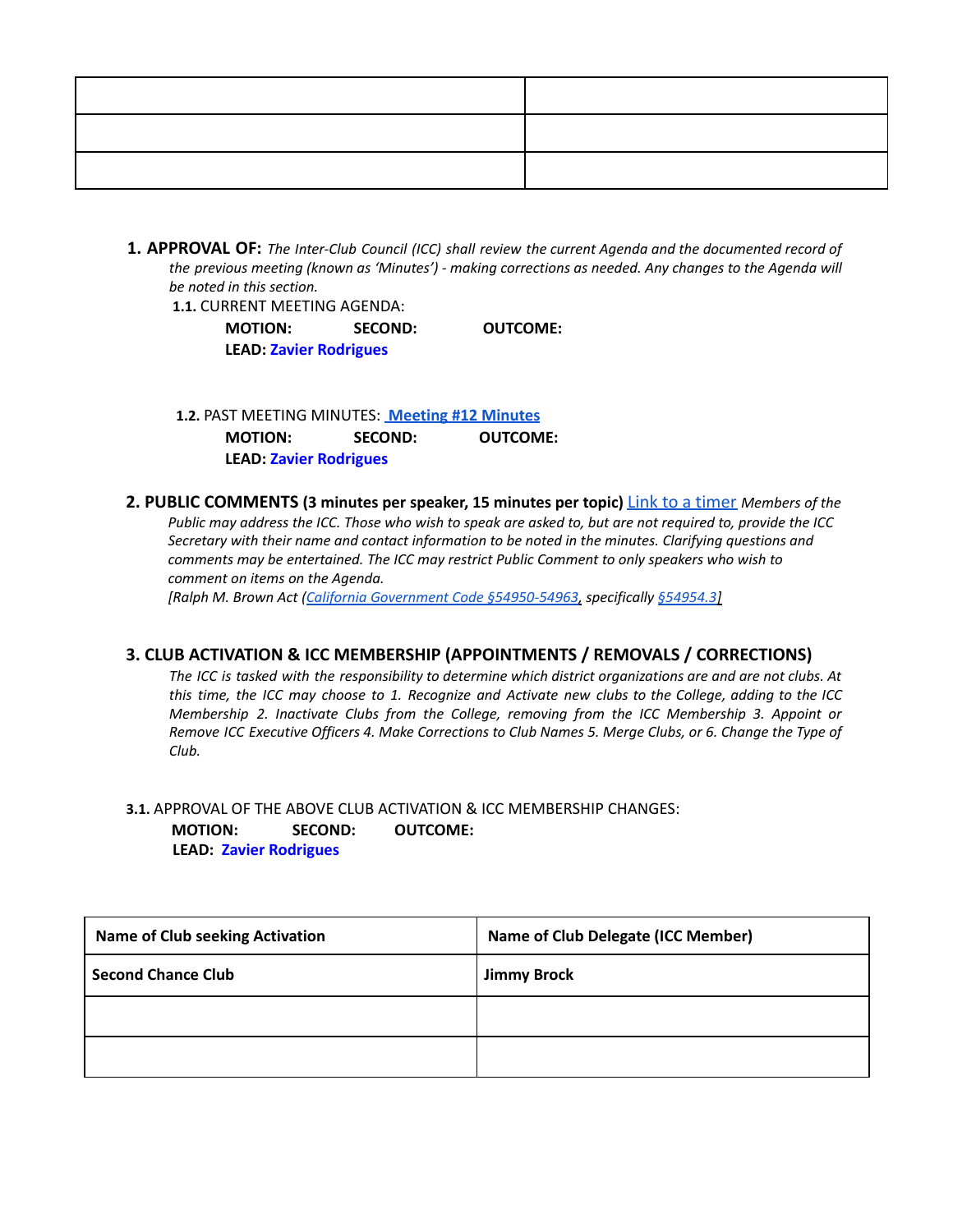| <b>Change Club Type</b>                        |                     |
|------------------------------------------------|---------------------|
|                                                |                     |
| <b>Club Removals</b>                           |                     |
|                                                |                     |
| Name of Current Club seeking Renaming of Club: | The Club's New Name |
|                                                |                     |

# **4. New Business**

## **5. REPORTS and Announcements**

*A section for reporting out petenent informational discussion, usually used to help club members have more details before voting on new business items in the next meeting's agenda. Also used for PRESENTATIONS, EVENT EVALUATIONS, and QUESTIONS.*

## **5.1. Fundraising Report: Delashay Carmona Benson**

**5.2. CLUB REPORTS**

## **5.3. ICC CHAIR REPORT**-**Zavier Rodrigues-**

**Club Activation Packet: <https://studentlife.santarosa.edu/club-activation-packet>**

# **Club Reactivation Packet:**

**<https://studentlife.santarosa.edu/club-reactivation-packet>**

## **5.4. ICC VICE CHAIR REPORT-N/A**

- **5.5. ICC SECRETARY REPORT, Lisset Miranda-**
- **5.6. ICC TREASURER REPORT-Delashay Carmona Benson-**